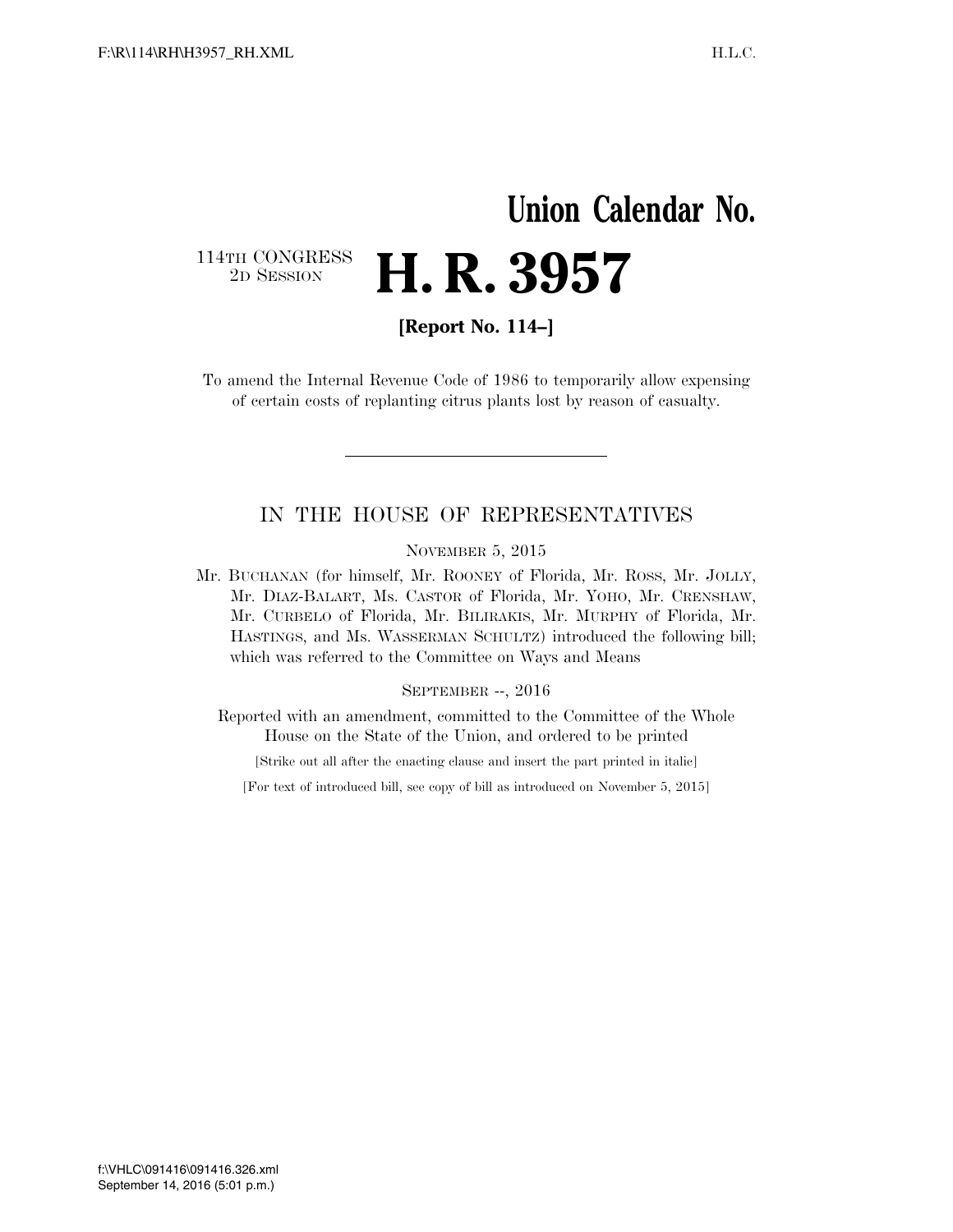## **A BILL**

To amend the Internal Revenue Code of 1986 to temporarily allow expensing of certain costs of replanting citrus plants lost by reason of casualty.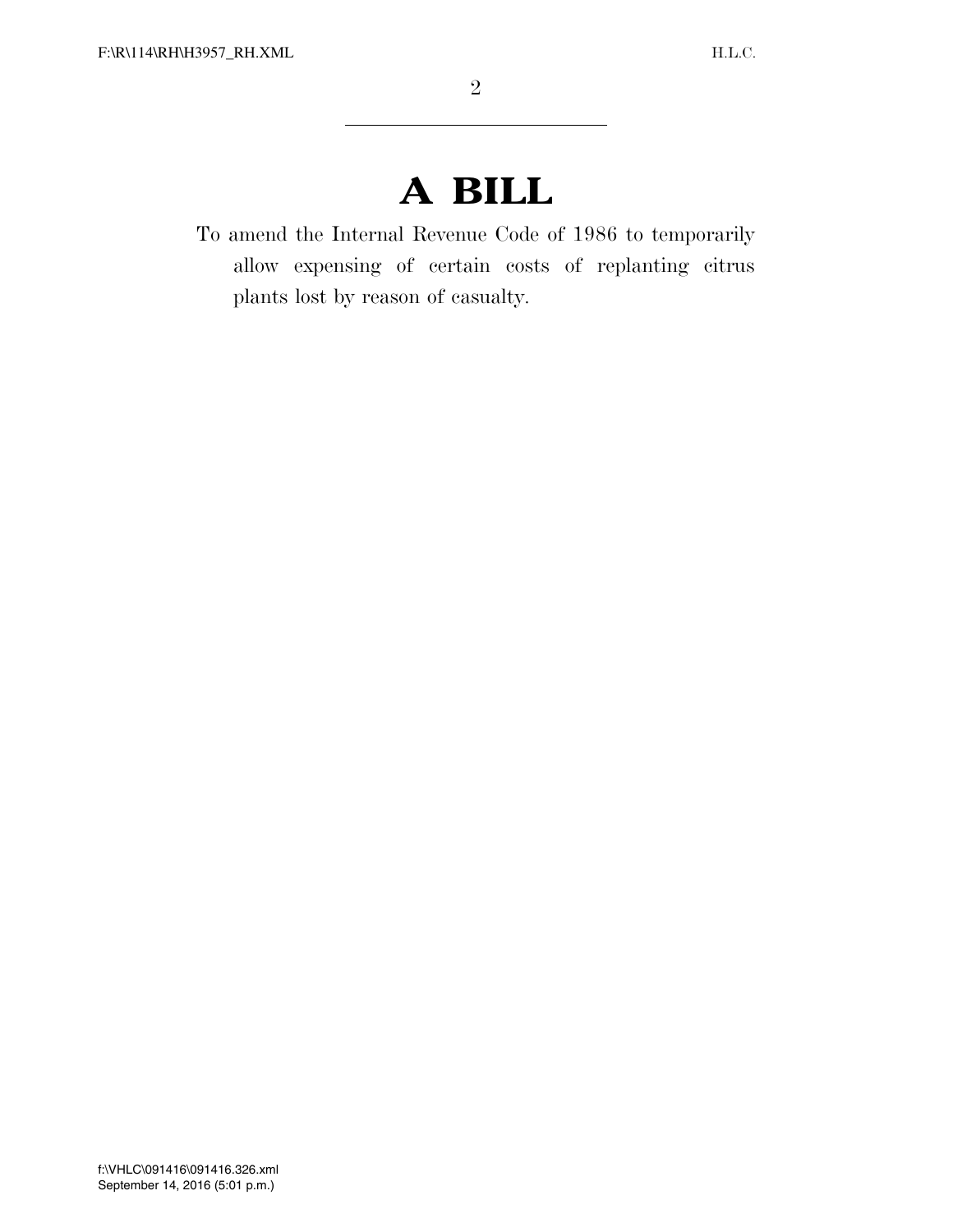| 1  | Be it enacted by the Senate and House of Representa-         |
|----|--------------------------------------------------------------|
| 2  | tives of the United States of America in Congress assembled, |
| 3  | <b>SECTION 1. SHORT TITLE.</b>                               |
| 4  | This Act may be cited as the "Emergency Citrus Dis-          |
| 5  | ease Response Act of 2016".                                  |
| 6  | SEC. 2. EXPENSING OF CERTAIN COSTS OF REPLANTING             |
| 7  | CITRUS PLANTS LOST BY REASON OF CAS-                         |
| 8  | <b>UALTY.</b>                                                |
| 9  | (a) IN GENERAL.—Section $263A(d)(2)$ of the Internal         |
| 10 | Revenue Code of 1986 is amended by adding at the end         |
| 11 | the following new subparagraph:                              |
| 12 | "(C) SPECIAL TEMPORARY RULE FOR CIT-                         |
| 13 | RUS PLANTS LOST BY REASON OF CASUALTY.-                      |
| 14 | "(i) IN GENERAL.—In the case of the                          |
| 15 | replanting of citrus plants, subparagraph                    |
| 16 | $(A)$ shall apply to amounts paid or in-                     |
| 17 | curred by a person (other than the taxpayer                  |
| 18 | described in subparagraph $(A)$ if—                          |
| 19 | $\lq (I)$ the taxpayer described in                          |
| 20 | subparagraph $(A)$ has an equity inter-                      |
| 21 | est of not less than 50 percent in the                       |
| 22 | replanted citrus plants at all times                         |
| 23 | during the taxable year in which such                        |
| 24 | amounts were paid or incurred and                            |